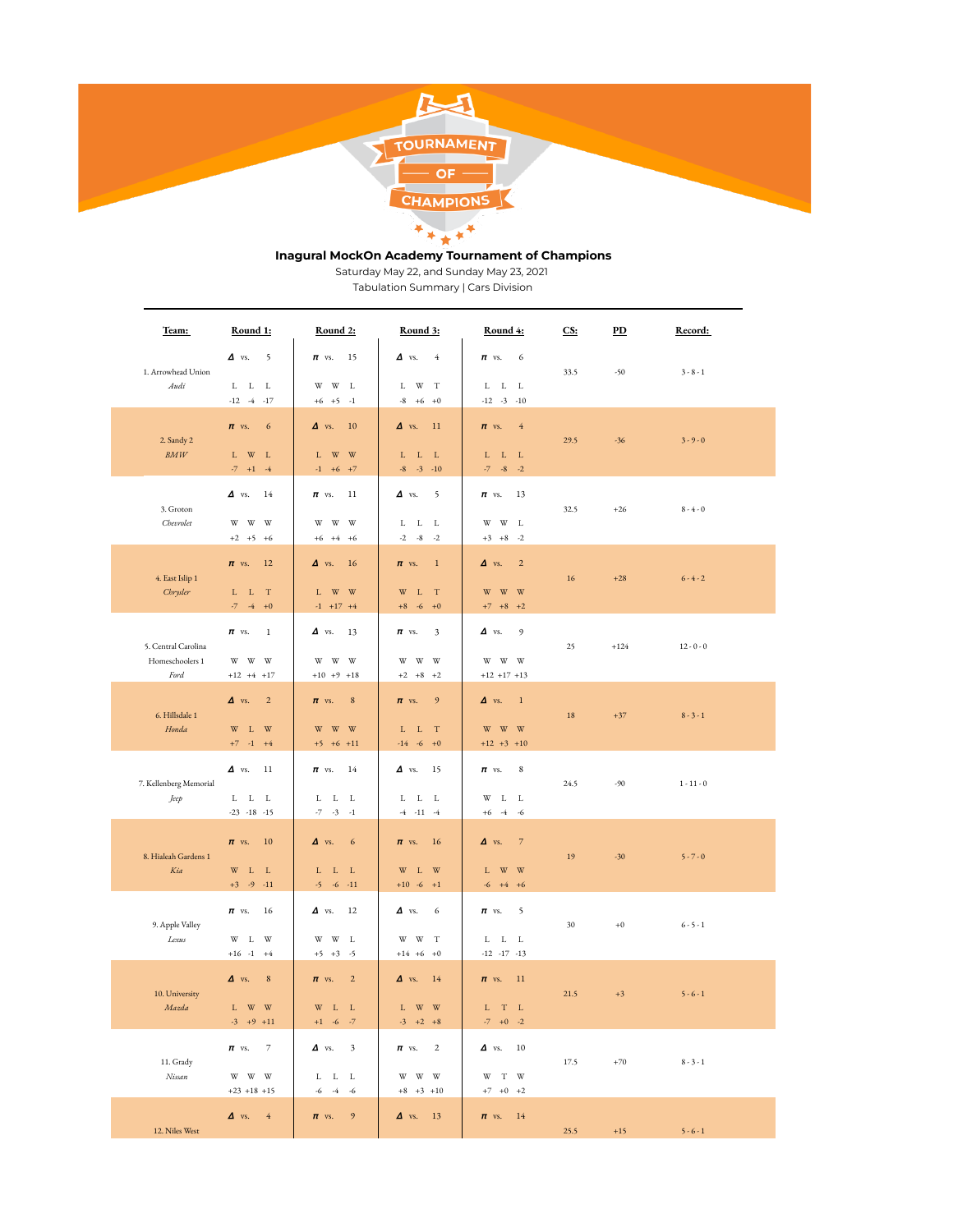| Porsche              | $W$ $W$ $T$<br>$+7$ $+4$ $+0$                   | $L$ $L$ $W$<br>$-5$ $-3$ $+5$            | $\begin{array}{ccc} \text{L} & \text{L} & \text{L} \end{array}$<br>$-5 - 1 - 1$                  | $\mathbbm{W}$ – $\mathbbm{L}$ – $\mathbbm{W}$<br>$+8$ -1 +7 |      |       |             |
|----------------------|-------------------------------------------------|------------------------------------------|--------------------------------------------------------------------------------------------------|-------------------------------------------------------------|------|-------|-------------|
| 13. Carmel 2         | $\Delta$ vs. 15                                 | 5<br>$\pi$ vs.                           | $\pi$ vs. 12                                                                                     | $\Delta$ vs. 3                                              | 31.5 | $-31$ | $7 - 5 - 0$ |
| Subaru               | W W W<br>$+1$ $+5$ $+2$                         | L L L<br>$-10 - 9 - 18$                  | W W W<br>$+5$ $+1$ $+1$                                                                          | $L$ $\quad$ $L$ $\quad$ W<br>$-3 -8 +2$                     |      |       |             |
| 14. A-Tech           | $\pi$ vs. 3                                     | 7<br>$\Delta$ vs.                        | $\pi$ vs. 10                                                                                     | $\Delta$ vs. 12                                             | 20   | $-23$ | $5 - 7 - 0$ |
| Tesla                | L L L<br>$-2$ $-5$ $-6$                         | w w w<br>$+7$ $+3$ $+1$                  | $W$ $L$ $L$<br>$+3$ -2 -8                                                                        | ${\tt L}$ $\;$ W $\;$ L<br>$-8 + 1 - 7$                     |      |       |             |
| 15. Centennial 2     | $\pi$ vs. 13                                    | $\Delta$ vs. 1                           | $\overline{7}$<br>$\pi$ vs.                                                                      | $\Delta$ vs. 16                                             | 15.5 | $+4$  | $6 - 6 - 0$ |
| Toyota               | $L\quad \  \, L\quad \  \, L$<br>$-1$ $-5$ $-2$ | W<br>$\mathbf{L}$<br>L<br>$-6$ $-5$ $+1$ | $\ensuremath{\mathbf{W}}$ $\ensuremath{\mathbf{W}}$ $\ensuremath{\mathbf{W}}$<br>$+4$ $+11$ $+4$ | W<br>L W<br>$+3$ -1 $+1$                                    |      |       |             |
| 16. Barefoot Sanders | $\Delta$ vs. 9                                  | $\pi$ vs. 4                              | $\Delta$ vs. 8                                                                                   | $\pi$ vs. 15                                                | 24.5 | $-47$ | $4 - 8 - 0$ |
| Volkswagen           | ${\tt L}$ $-$ W $-$ L<br>$-16 + 1 -4$           | W<br>L L<br>$+1$ $-17$ $-4$              | $W$ L<br>L<br>$-10 +6 -1$                                                                        | $L$ W $L$<br>$-3 + 1 -1$                                    |      |       |             |

### **Outstanding Trial Teams at Tournament of Champions**

| 1. Central Carolian Homeschoolers | 12 Wins  | CS: 25               | $PD: +124$ |
|-----------------------------------|----------|----------------------|------------|
| Hillsdale High School<br>2.       | 8.5 Wins | CS:18                | $PD: +37$  |
| 3. Grady High School              | 8.5 Wins | $CS: 17.5$ $PD: +70$ |            |
| 4. Groton High School             | 8 Wins   | $CS: 32.5$ PD: $+26$ |            |
| 5. Carmel High School             | 7 Wins   | CS: 31.5 PD: -31     |            |
|                                   |          |                      |            |
| <b>Honorable Mention</b>          |          |                      |            |
| 6. East Islip High School         | 7 Wins   | CS:16                | $PD: +28$  |

#### **Outstanding Witnesses**

| $30\pi$    | Campbell Cleveland | Centennial High School         |
|------------|--------------------|--------------------------------|
| $29\Delta$ | Noah Youkhana      | Niles West High School         |
| $29\Delta$ | Parker Meyers      | Sandy High School              |
| $29\pi$    | <b>Emily Perez</b> | Groton High School             |
| $28\Delta$ | Lena Nguyen        | Unversity High School          |
| $27\pi$    | Alexandra Kolb     | Hillsdale High School          |
| $27\Delta$ | Taylor Garrison    | Apple Valley High School       |
| $26\pi$    | Gwen Ellis         | Central Carolina Homeschoolers |
| $26\Delta$ | Luke Walker        | Central Carolina Homeschoolers |
| $26\pi$    | Emmett McNulty     | Grady High School              |
|            |                    |                                |

# **Outstanding Attorneys (Invited to Gladiator Championship)**

| $30\Delta$ | Vince Papillo   | East Islip High School      |
|------------|-----------------|-----------------------------|
| $30\pi$    | Miruno Cioc     | Niles West High School      |
| $30\Delta$ | Pooja Agarwal   | Hillsdale High School       |
| $29\pi$    | Yanesi Gonzalez | Hialeah Gardens High School |
| $28\Delta$ | Emma Brown      | Carmel High School          |
| $28\pi$    | Sophia Cho      | Carmel High School          |
| $28\pi$    | Sienna Claudio  | Grady High School           |
| $28\pi$    | Kaitlyn Rice    | East Islip High School      |
| $28\Delta$ | Jasmine Garcia  | Groton High School          |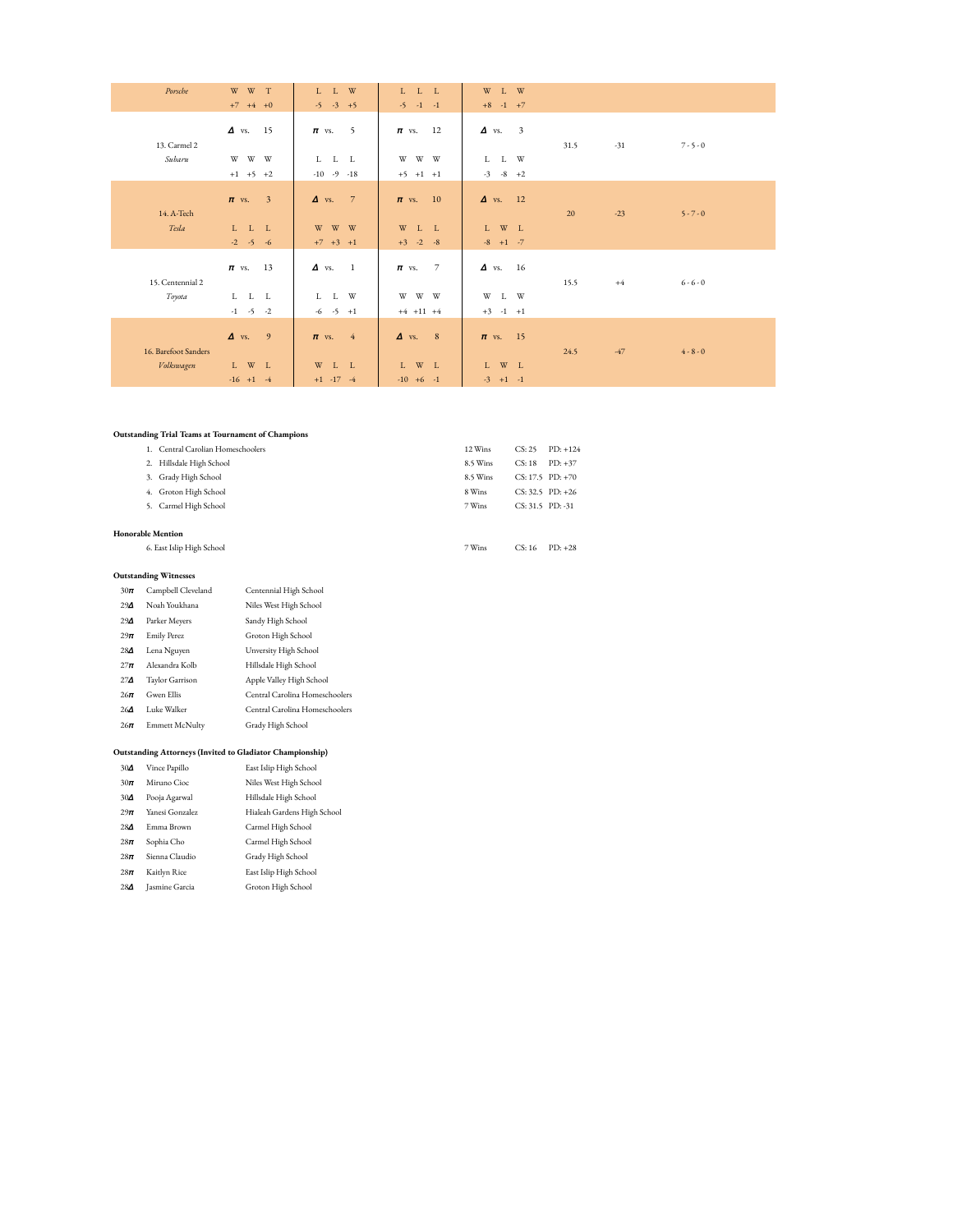

# **Inagural MockOn Academy Tournament of Champions**

Saturday May 22, and Sunday May 23, 2021

Tabulation Summary | Stores Division

| Team:                                               | Round 1:                                                                                                                         | Round 2:                                                                                 | <b>Round 3:</b>                                                        | Round 4:                                                                                                             | CS:    | $\overline{PD}$ | Record:      |
|-----------------------------------------------------|----------------------------------------------------------------------------------------------------------------------------------|------------------------------------------------------------------------------------------|------------------------------------------------------------------------|----------------------------------------------------------------------------------------------------------------------|--------|-----------------|--------------|
| 1. Hillsdale 2<br>Costco                            | $\pi$ vs.<br>15<br>$\ensuremath{\mathbf{W}}$ – $\ensuremath{\mathbf{W}}$<br>W<br>$+1$ $+4$ $+2$                                  | $\Delta$ vs.<br>3<br>$L\quad \  \, L\quad \  \, L$<br>$-12 - 8$<br>$-7$                  | $\Delta$ vs.<br>6<br>w w w<br>$+1$ $+3$ $+10$                          | 8<br>$\pi$ vs.<br>w w w<br>$+10 +8 +1$                                                                               | 25.5   | $+13$           | $9 - 3 - 0$  |
| 2. East Islip 2<br>Duane Reade                      | $\pi$ vs.<br>$\overline{\mathbf{3}}$<br>${\bf L}$ ${\bf -L}$ ${\bf -L}$<br>$-10 -16 -13$                                         | $\Delta$ vs.<br>15<br>W<br>W<br>W<br>$+1$ $+4$ $+2$                                      | 10<br>$\Delta$ vs.<br>L W W<br>$-9 + 8 + 5$                            | $\pi$ vs.<br>6<br>L L L<br>$-1$ $-5$ $-2$                                                                            | 23     | $-36$           | $5 - 7 - 0$  |
| 3. Central Carolina<br>Homeschoolers 2<br>Food Lion | $\Delta$ vs.<br>$\overline{2}$<br>$\ensuremath{\mathbf{W}}$ $\ensuremath{\mathbf{W}}$ $\ensuremath{\mathbf{W}}$<br>$+10$ +16 +13 | $\mathbf{1}$<br>$\pi$ vs.<br>$\mathbf{W}$<br>$\ensuremath{\text{W}}$<br>W<br>$+12 +8 +7$ | $\Delta$ vs.<br>4<br>${\tt L-L-L}$<br>$-9$<br>$-4 - 6$                 | 14<br>$\pi$ vs.<br>$\ensuremath{\mathbf{W}}$ $\ensuremath{\mathbf{W}}$ $\ensuremath{\mathbf{W}}$<br>$+9$ $+3$ $+2$   | 30     | $+61$           | $9 - 3 - 0$  |
| 4. Indian Hill<br>Giant Eagle                       | $\overline{7}$<br>$\Delta$ vs.<br>$\ensuremath{\mathbf{W}}$ $\ensuremath{\mathbf{W}}$ $\ensuremath{\mathbf{W}}$<br>$+22$ +13 +27 | <sup>12</sup><br>$\pi$ vs.<br>$W$ L<br>$\ensuremath{\text{W}}$<br>$+8$ +16 -2            | $\overline{\mathbf{3}}$<br>$\pi$ vs.<br>w w w<br>$+9$ $+4$ $+6$        | 11<br>$\Delta$ vs.<br>$\ensuremath{\mathbf{W}}$ $\ensuremath{\mathbf{W}}$ $\ensuremath{\mathbf{W}}$<br>$+18$ +23 +15 | 30     | $+159$          | $11 - 1 - 0$ |
| 5. Hialeah Gardens 2<br>King's                      | $\pi$ vs.<br>13<br>L L T<br>$-8$ $-9$ $+0$                                                                                       | $\Delta$ vs.<br>11<br>L<br>$_{\rm T}$<br>L<br>$-16 + 0$<br>$-6$                          | $\Delta$ vs.<br>14<br>${\bf L}$ ${\bf -L}$ ${\bf -L}$<br>$-10 -12 -11$ | 9<br>$\pi$ vs.<br>${\tt L}$ ${\tt L}$ ${\tt L}$<br>$-6 - 1$<br>-6                                                    | 14     | $-85$           | $0 - 10 - 2$ |
| 6. Duchesne<br>Kroger                               | 10<br>$\Delta$ vs.<br>$W - W - W$<br>$+8$ $+3$ $+2$                                                                              | $\bf 8$<br>$\pi$ vs.<br>$\mathbf{L}=\mathbf{L}$<br>L<br>$-7$<br>$-11 - 3$                | $\overline{1}$<br>$\pi$ vs.<br>$L - L$<br>$\_$ L<br>$-1$ $-3$ $-10$    | $\overline{2}$<br>$\Delta$ vs.<br>$\ensuremath{\text{W}}$<br>W W<br>$+1$ $+5$ $+2$                                   | 22.5   | $-14$           | $6 - 6 - 0$  |
| 7. Lincoln 2<br>Publix                              | $\pi$ vs.<br>$\overline{4}$<br>${\tt L}$ ${\tt L}$ ${\tt L}$<br>$-22 -13 -27$                                                    | $\Delta$ vs.<br>14<br>L<br>L W<br>$-11 - 9 + 2$                                          | 9<br>$\Delta$ vs.<br>w w w<br>$+13$ +18 +17                            | $\pi$ vs.<br>15<br>$\mathbf{W}-\mathbf{L}$<br>L<br>$-5 + 2 -14$                                                      | 24     | $-49$           | $5 - 7 - 0$  |
| 8. Sandy 1<br>Safeway                               | $\pi$ vs.<br>-11<br>$\mathbbm{W}$ – $\mathbbm{L}$ – $\mathbbm{W}$<br>$+3$ $-8$ $+1$                                              | $\Delta$ vs.<br>6<br>W<br>W W<br>$+7$ $+11$ $+3$                                         | $\pi$ vs.<br>12<br>$L$ T $L$<br>$-5 + 0 -17$                           | $\Delta$ vs.<br>$\overline{1}$<br>${\bf L}$ ${\bf -L}$ ${\bf -L}$<br>$-10 - 8 - 1$                                   | 31     | $-24$           | $5 - 6 - 1$  |
| 9. Gunston<br>Shop and Save                         | $\Delta$ vs.<br>99<br>L L L<br>$+0$ +0 +0                                                                                        | $\pi$ vs.<br>16<br>L L<br>L<br>$-6 - 19$<br>$-24$                                        | $\overline{7}$<br>$\pi$ vs.<br>$L$ $L$ $L$<br>$-13 - 18 - 17$          | $\Delta$ vs.<br>5<br>$W - W$<br>W<br>$+6$ +6 +1                                                                      | 12     | $-84$           | $3 - 9 - 0$  |
| 10. Clifton<br>Shoprite                             | $\epsilon$<br>$\pi$ vs.<br>${\bf L}$ ${\bf -L}$ ${\bf -L}$<br>$-8$ $-3$ $-2$                                                     | $\Delta$ vs.<br>13<br>$\ensuremath{\text{W}}$<br>$\mathbf L$<br>W<br>$+6$ -6 $+3$        | $\overline{2}$<br>$\pi$ vs.<br>$W$ L<br>$-{\bf L}$<br>$+9 - 8 - 5$     | $\Delta$ vs.<br>16<br>${\bf L}$ ${\bf -L}$ ${\bf -L}$<br>$-18 - 17 - 17$                                             | 20.5   | $-66$           | $3 - 9 - 0$  |
| 11. Cambridge<br>Target                             | $\Delta$ vs.<br>8<br>${\tt L}$ $-$ W $-$ L<br>$-3 +8 -1$                                                                         | 5<br>$\pi$ vs.<br>W T W<br>$+16$ +0 +6                                                   | $\Delta$ vs. 13<br>w w w<br>$+3$ $+3$ $+7$                             | $\pi$ vs.<br>$-4$<br>${\bf L}$ ${\bf -L}$ ${\bf -L}$<br>$-18 - 23 - 15$                                              | $21\,$ | $-17$           | $6 - 5 - 1$  |
| 12. Centennial 1                                    | $\pi$ vs.<br>14                                                                                                                  | $\Delta$ vs.<br>$\rm 4$                                                                  | $\bf 8$<br>$\Delta$ vs.                                                | <sup>13</sup><br>$\pi$ vs.                                                                                           | 25     | $+77$           | $9 - 2 - 1$  |